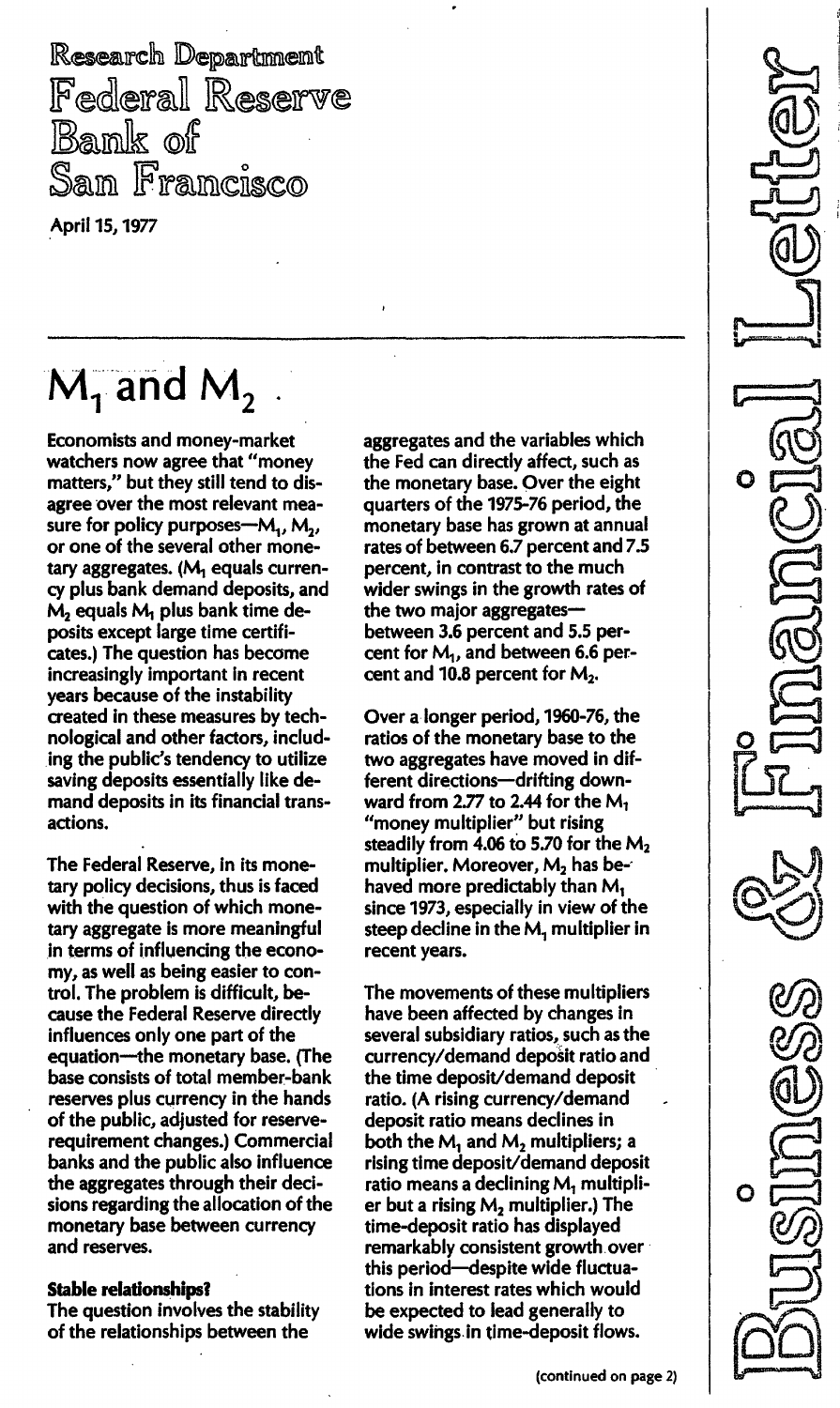Research Department Federal Reserve<br>Bank of San Francisco

Opinions expressed in this newsletter do not necessarily reflect the views of the management of the Federal Reserve Bank of San Francisco, nor of the Board of Governors of the Federal Reserve System.

A partial explanation may be the record amount of investment-type funds ("hot money") which has inflated the savings component of  $M<sub>2</sub>$ , making that traditionally stable component a potentially destabilizing factor in the money supply.

#### Stable savings?

2

Over the past two years, savings deposits have been responsible for most of the rapid growth in the time-and-savings component of  $M<sub>2</sub>$ ; today, they account for nearly one-half of the total component. Institutional factors (as noted below) have been responsible for a large proportion of the savings growth, but substantial inflows of highly interest-rate sensitive funds have also contributed to this growth. Because of the instantwithdrawal privilege available to savings depositors, these funds are readily available for investment in other instruments whenever interest differentials change. Indeed, savings flows have become quite volatile in the past two years-a period in which Treasury bill rates have fluctuated rather narrowly around the 5-percent ceiling rate on bank time deposits.

What would happen in the event of a significant rise in market interest rates? Some indication might be found by examining what happened during the last protracted period of savings outflow (January 1969 to March 1970), when sharply rising market rates induced a 3.5 percent(\$3.3 billion) decline in savings deposits, even though most such deposits at that time were considered insensitive to interestrate fluctuations. But today the situation is different, with the savings component\_containing a much larger proportion of "hot money."

Any significant rise in the 90-day Treasury bill rate-say, to 5.25-5.50 percent-could generate an outflow of funds from 5-percent savings accounts. The outflow probably would be concentrated in larger accounts of \$100,000 and over, although a significant amount might simply be transferred into nonnegotiable certificates, and would thus continue to be counted in  $M<sub>2</sub>$ . However, if market rates rose to higher levels, smaller savings as well would probably be withdrawn and placed in market instruments, thereby depressing the growth of M<sub>2</sub>.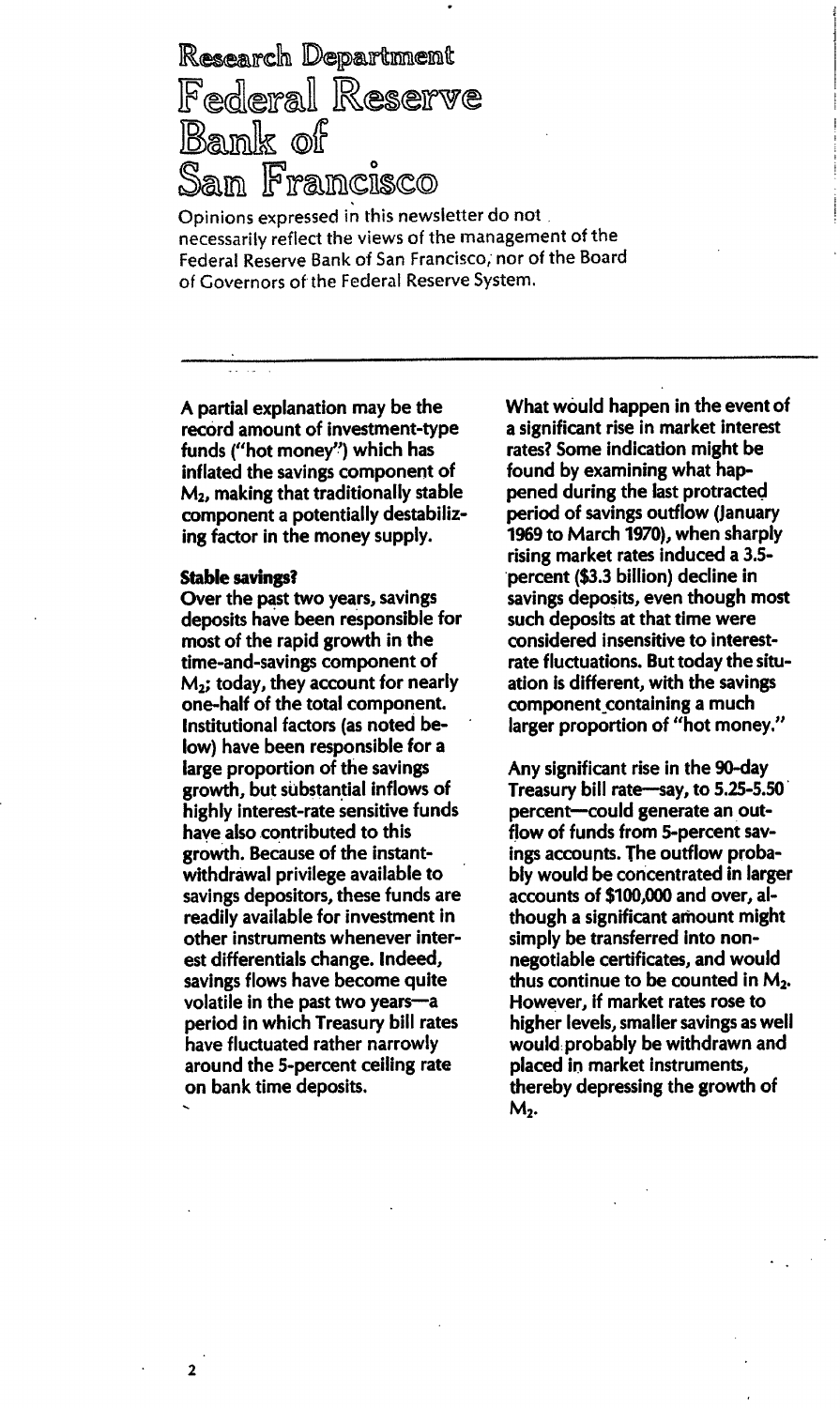#### Stable GNP ratio?

Underlying the shifts discussed above are a number of recent changes in financial regulations and financial innovations, which make it difficult to estimate the amount of money growth needed to support a given amount of growth in GNP. A given  $M_1$  is consistent with a higher GNP than before, because of the growth of a number of demanddeposit substitutes for handling transactions. These include business savings accounts, NOW accounts (negotiable orders of withdrawal), mutual savings-bank deposits, money-market mutual funds, and credit-union share drafts. Other factors leading to improved utilization of demand balances include the use of telephone transfers or pre-authorized transfers between time deposits and demand deposits. By some estimates,M, growth fell about two percentage points below what might have been expected in relation to current GNP growth last year, because of the public's increased ability to economize on demand balances. But as already discussed, regulatory and innovational changes may not be alone in influencing the future direction of

 $M<sub>1</sub>$  and  $M<sub>2</sub>$ ; the direction of interest rates may also be important.

#### Necessary deceleration

Experts disagree over which measure provides the better guide to policy, but few disagree with the argument made in recent Congressional testimony by Federal Reserve Chairman Arthur Burns, "The monetary growth ranges established during the past two years have been considerably higher than they should be over the long run." He argued against any sharp adjustment, saying that that would be too abrupt in view of the need to keep the economy moving along a satisfactory expansion path. But he added that, over the long run, the combination of increases in the money supply and increases in. monetary turnover (velocity) should approximate the 3V2 percent long-term growth of real GNP. Although the brakes should be applied gradually, an eventual slowdown in monetary growth seems essential in order to unwind the inflation that still bedevils the economy.

> Kenneth Froewiss, Rose McElhattan and Ruth Wilson

3